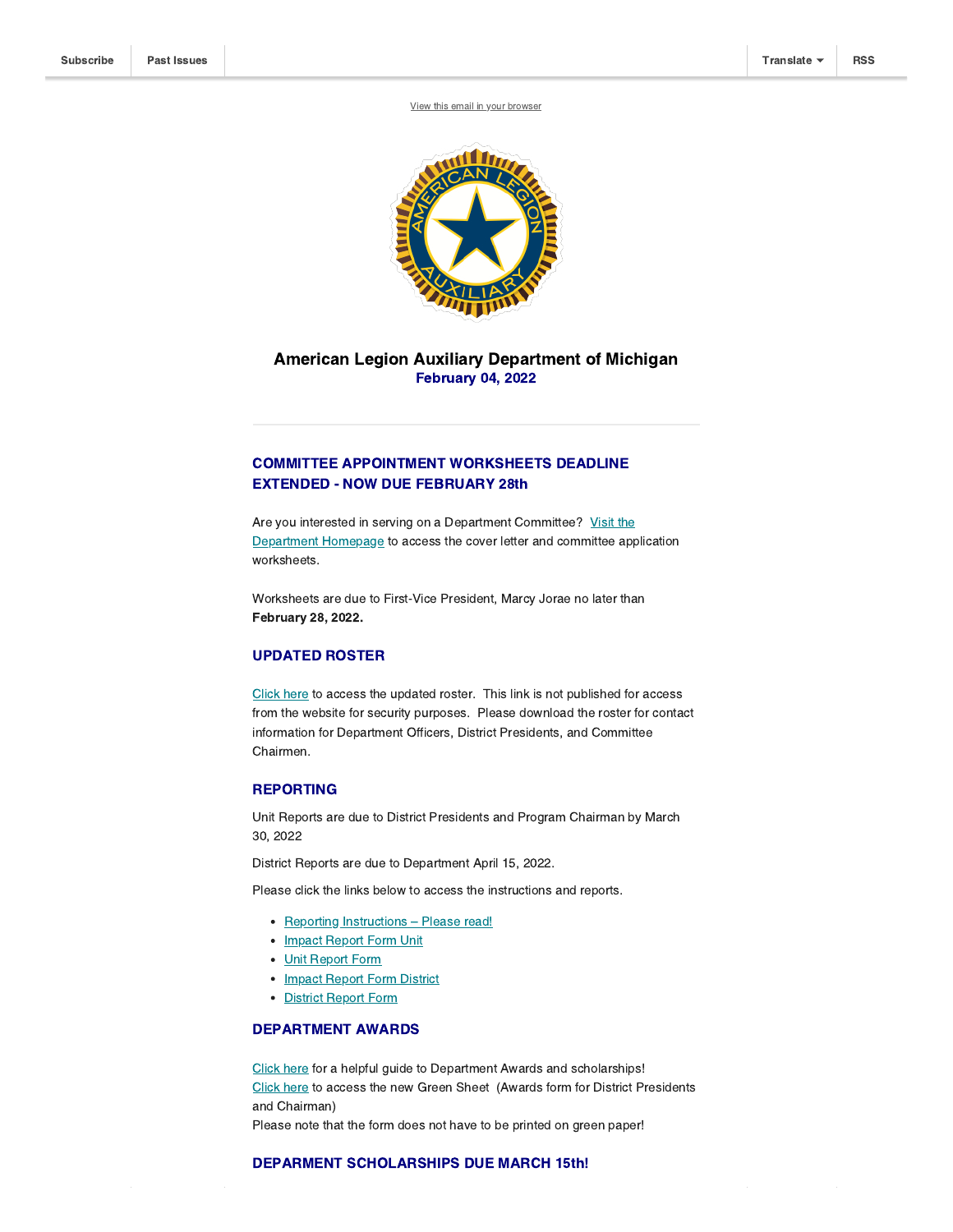Scholarships need to reach Department or be post marked by March 15th.

### ALA GIRLS STATE VIRTUAL SESSION - JUNE 12 - 18, 2022

The 81st session of Michigan's American Legion Auxiliary Girls State will be a held the week of June 12 through June 18, 2022 virtually.

Please carefully read the instructions on the forms provided below.

Click here for the 2022 Girls State Virtual Session [Reservation](https://michalaux.org/wp-content/uploads/2022/01/2022-Girls-State-Reservation-Form.pdf) Form

Click here for the 2022 Girls State Virtual Session Delegate [Application](https://michalaux.org/wp-content/uploads/2022/01/2022-Girls-State-Delegate-Application.pdf)

### REMINDER - DONATIONS

Department is unable to accept donations to outside organizations. Please do not send donations for organizations such as Chapel of 4 Chaplains, USO, Wounded Warrior Project, etc. to Department. Donations received at Department for outside organizations will be returned, even if it is included with a transmittal payment.

Department accepts ONLY the following: ALA Girls State - Please make check out to Department and write Girls State Donation on the memo line Auxiliary Emergency Fund (AEF) - Please make check out to Department and write AEF on the memo line Current DEPARTMENT President's Project ([Heroes](https://www.canr.msu.edu/veterans/Veterans-Programming/Heroes-to-Hives/index) to Hives) - Please make check out to Department and write Dept. Pres. Special Project on the memo line Current Department Junior President's Project - Please make check out to Department and write Junior Pres. Special Project on the memo line Memorial Scholarship Fund - Please make check out to Department and write Memorial Scholarship on the memo line Past President's Parley Medical Career Scholarship - Please make check out to Department and write Medical Scholarship on the memo line VA&R Fund – Please make check out to Department and write on the memo

### UPCOMING EVENTS

Winter Meeting - February 12, 2022 ALA Virtual Girls State - June 12 – 17, 2022 Department Convention - Kalamazoo June 23 – 26, 2022 National Convention - Milwaukee, WI August 26 – September 1, 2022 Fall Conference – Muskegon – September 23 – 25, 2022

line VA&R - and indicate which facility you are donating to.

As always, visit the Department website often for new information and resources as they becomes available.

Brandy A. Nelson Executive Director / Department Secretary / Department Treasurer American Legion Auxiliary - Department of Michigan